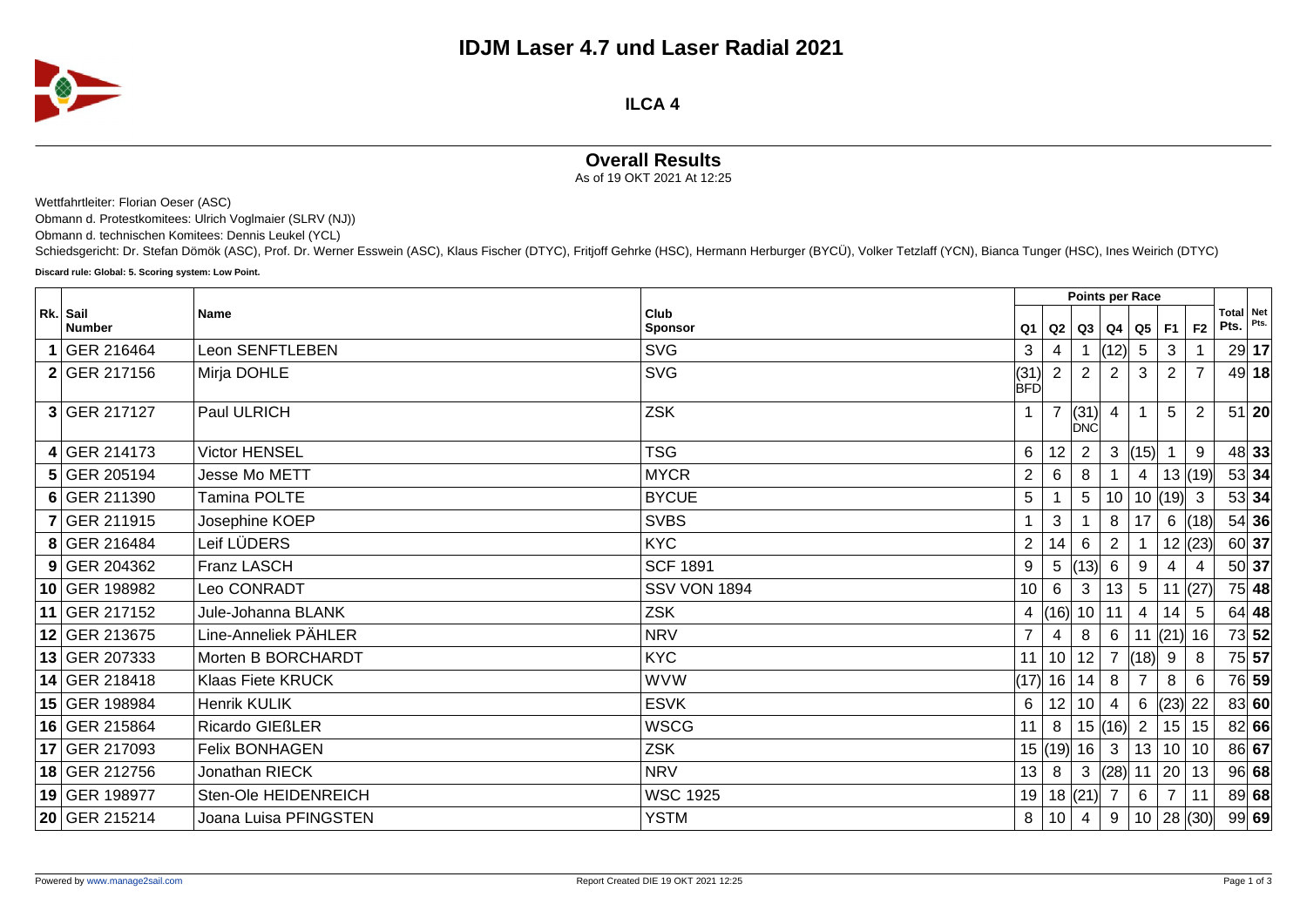## **IDJM Laser 4.7 und Laser Radial 2021**



## **ILCA 4**

**Overall Results**

| As of 19 OKT 2021 At 12:25 |                               |                 |                    |                 |                                           |                 |                |                |                 |                                                                |       |
|----------------------------|-------------------------------|-----------------|--------------------|-----------------|-------------------------------------------|-----------------|----------------|----------------|-----------------|----------------------------------------------------------------|-------|
| Rk. Sail<br><b>Number</b>  | Name                          | Club<br>Sponsor | Q1 I               |                 | Points per Race<br>Q2   Q3   Q4   Q5   F1 |                 |                |                | F <sub>2</sub>  | Total Net<br>Pts.                                              |       |
| 21 GER 198508              | Simon STRACKOW                |                 | 5                  |                 | 2 17                                      | $\overline{1}$  | <b>RET</b>     |                |                 | $(31)$ 16 29 101 70                                            |       |
| 22 GER 217155              | Lina HARTENBERGER             | <b>YHW</b>      | 3                  | 11 <sup>1</sup> |                                           |                 |                | <b>DSQ</b>     |                 | $9 \mid 24 \mid 13 \mid (31) \mid 12 \mid 103 \mid$ 72         |       |
| 23 GER 208434              | Jonathan FEINDT               | <b>BSC</b>      | 18                 | $\mathbf{3}$    | $\overline{4}$                            |                 | RET            |                |                 | $10$ (31) 26 14 106 75                                         |       |
| 24 GER 217085              | Tom STRUVE                    | <b>KYC</b>      | 17                 | 5 <sup>1</sup>  |                                           | 14 15           |                |                |                 | 3   24   26   104   78                                         |       |
| 25 GER 215499              | Samuel TOLCKMITT              | <b>PYC</b>      | 8                  |                 |                                           | ÍĎNĆ            |                |                |                 | $18$ (31) 9 18 25 110 79                                       |       |
| 26 GER 217128              | Sander WOLFF                  | <b>SVEW</b>     | 14                 |                 | 19 12                                     | $5\phantom{.0}$ |                |                |                 | 12 (22)  17   101  <b>79</b>                                   |       |
| 27 GER 206483              | Angelina PUKROPSKI            | <b>FBGY</b>     | $\overline{7}$     | 9               | 9                                         |                 |                |                |                 | 19 20 17 (24) 105 81                                           |       |
| 28 GER 215497              | Linus WEGNER                  | LSV             | 9                  |                 | $\left  (26) \right $ 5                   | 9               |                |                |                 | 16 25 21 111 85                                                |       |
| 29 GER 204198              | Fritz BÖHLKE                  | <b>MYCR</b>     | 10 <sup>1</sup>    |                 | 15 13 22                                  |                 |                |                |                 | $7$ (29) 20 116 87                                             |       |
| 30 GER 215178              | Hans HABERLAND                | <b>SCA</b>      | 4                  |                 | $22 \mid 7$                               | $5\phantom{.0}$ |                | 27   27   (28) |                 | 120 92                                                         |       |
| 31 GER 208273              | <b>Justus Friedrich LOECK</b> | <b>FSC</b>      | 16                 |                 | 11 $(31)$ 16 14<br><b>BFD</b>             |                 |                | 2              |                 |                                                                | 91 60 |
| 32 GER 219628              | Gioia KRANNICH                | SC <sub>4</sub> | 14                 |                 | 18  (20)  17                              |                 | $\overline{2}$ | $\overline{5}$ | 8               |                                                                | 84 64 |
| 33 GER 212569              | Pauline BASTIAN               | <b>FSC</b>      |                    |                 | 19 22 (27) 14                             |                 | 8              |                | 3               |                                                                | 94 67 |
| 34 GER 218420              | Yolanda GEBEL                 | <b>WSVL</b>     | 12 <sub>2</sub>    |                 | 7   16   (21)   19                        |                 |                | $\overline{7}$ | $\overline{7}$  |                                                                | 89 68 |
| 35 GER 207181              | Lorenz HACKBUSCH              | <b>RSVM</b>     | (31)<br><b>BFD</b> |                 | 9 11 27                                   |                 | 20             | $\mathbf{3}$   | 9               | $110$ 79                                                       |       |
| 36 GER 214798              | Niklas BÜTTNER                | <b>SVSF</b>     |                    |                 | 12 21 (25) 12 14 19 2                     |                 |                |                |                 | $105$ 80                                                       |       |
| 37 GER 205288              | Mats PARLOW                   | <b>NRV</b>      |                    |                 | 13   13   (20)   18   17   4              |                 |                |                |                 | 18 103 83                                                      |       |
| 38 GER 211241              | Leon KÄHL                     | <b>NRV</b>      |                    |                 | 16 17 (27) 19 15 14                       |                 |                |                | $\overline{4}$  | $112$ 85                                                       |       |
| 39 GER 197200              | Pauline Sophie BAGGESEN       | <b>WSC 1925</b> |                    |                 | $18$ (23) $17$   $17$   $19$   9          |                 |                |                | 6               | 109 86                                                         |       |
| 40 GER 217084              | Max STRUVE                    | <b>KYC</b>      |                    |                 | 15 (29) 19 20 12 22                       |                 |                |                | $5\phantom{.0}$ | $122$ 93                                                       |       |
| 41 GER 207522              | Fynn REISIG                   | <b>WVS</b>      | 25                 |                 |                                           |                 |                |                |                 | $14 \mid 6 \mid 20 \mid (27) \mid 15 \mid 16 \mid 123 \mid 96$ |       |
| 42 GER 210252              | Rebekka MARTIN                | <b>YCRA</b>     |                    |                 |                                           |                 |                |                |                 | $(25)$ 24   18   11   23   10   10   121   96                  |       |